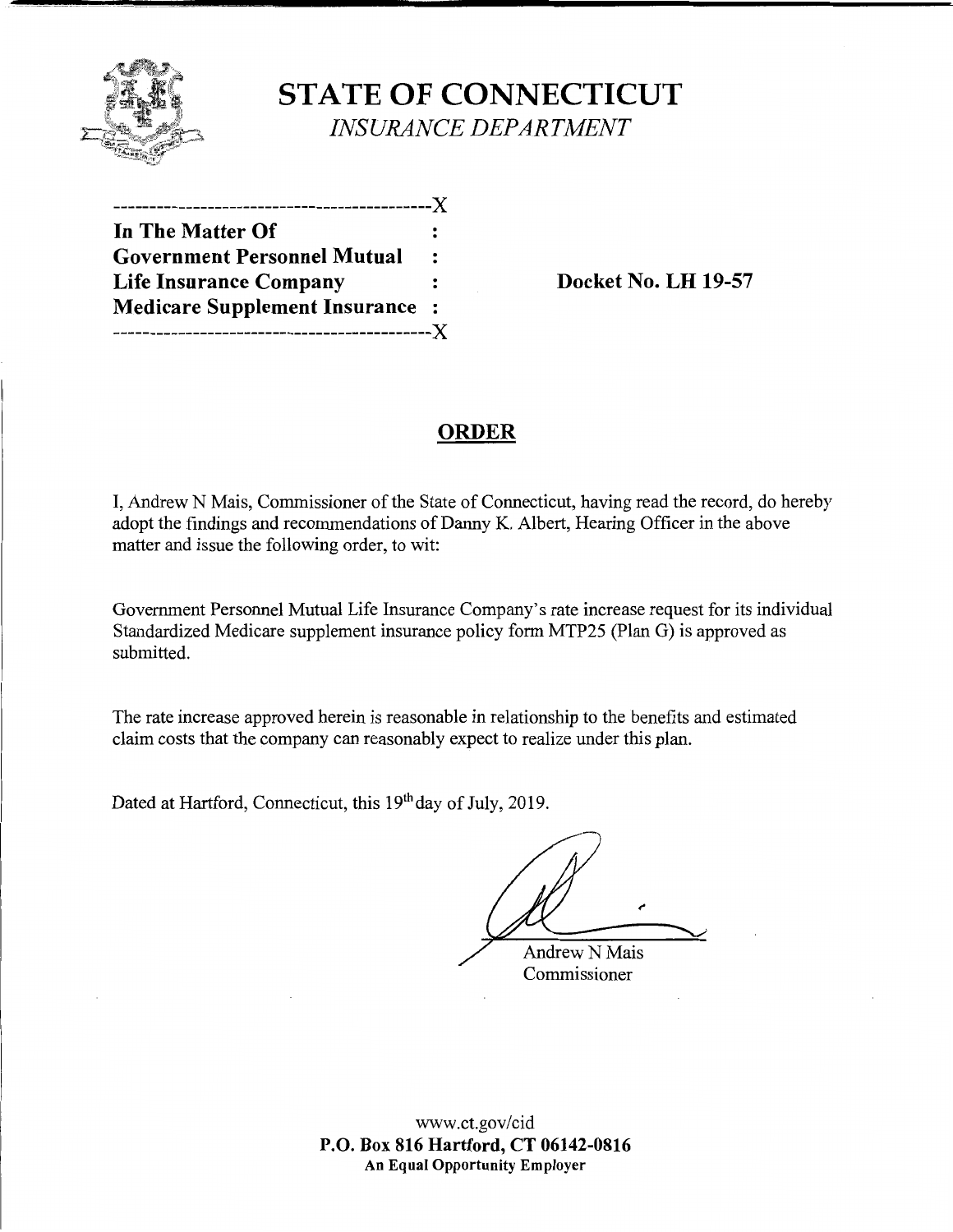

**STATE OF CONNECTICUT**  *INSURANCE DEPARTMENT* 

| -------------------------------      |                |
|--------------------------------------|----------------|
| In The Matter Of                     |                |
| <b>Government Personnel Mutual</b>   |                |
| Life Insurance Company               | $\ddot{\cdot}$ |
| <b>Medicare Supplement Insurance</b> |                |
| --------------------------           | -Y             |

**Docket No. LH 19-57** 

## **PROPOSED FINAL DECISION**

## I. **INTRODUCTION**

The Insurance Commissioner of the State of Connecticut is empowered to review rates charged for individual and group Medicare supplement policies sold to any resident of this State who is eligible for Medicare. The source for this regulatory authority is contained in Chapter 700c and Section 38a-495a of the Connecticut General Statutes.

After due notice, a hearing was held at the Insurance Department in Hartford on Thursday, July 11, 2019, to consider whether or not the rate increase requested by Government Personnel Mutual Life Insurance Company on its individual Standardized Medicare supplement insurance business should be approved.

No members from the general public attended the hearing.

No company representatives from Government Personnel Mutual Life Insurance Company attended the hearing.

The hearing was conducted in accordance with the requirements of Section 38a-474, Connecticut General Statutes, the Uniform Administrative Procedures Act, Chapter 54 of Section 3 8a-8-1 et seq. of the Regulations of Connecticut State Agencies.

A Medicare supplement policy is a private health insurance policy sold on an individual or group basis, which provides benefits that are additional to the benefits provided by Medicare. For many years Medicare supplement policies have been highly regulated under both state and federal law to protect the interests of persons eligible for Medicare who depend on these policies to provide additional coverage for the costs of health care.

Effective December 1, 2005, Connecticut amended its program of standardized Medicare supplement policies in accordance with Section 38a-495a of the Connecticut General Statutes, and Sections 38a-495a-1 through 38a-495a-21 of the Regulations of Connecticut Agencies. This program, which conforms to federal requirements, provides a "core" package of benefits known as Plan A. Insurers may also offer any one or more of eleven other plans (Plans B through N).

> www.ct.gov/cid **P.O. Box 816 Hartford, CT 06142-0816 An Equal Opportunity Employer**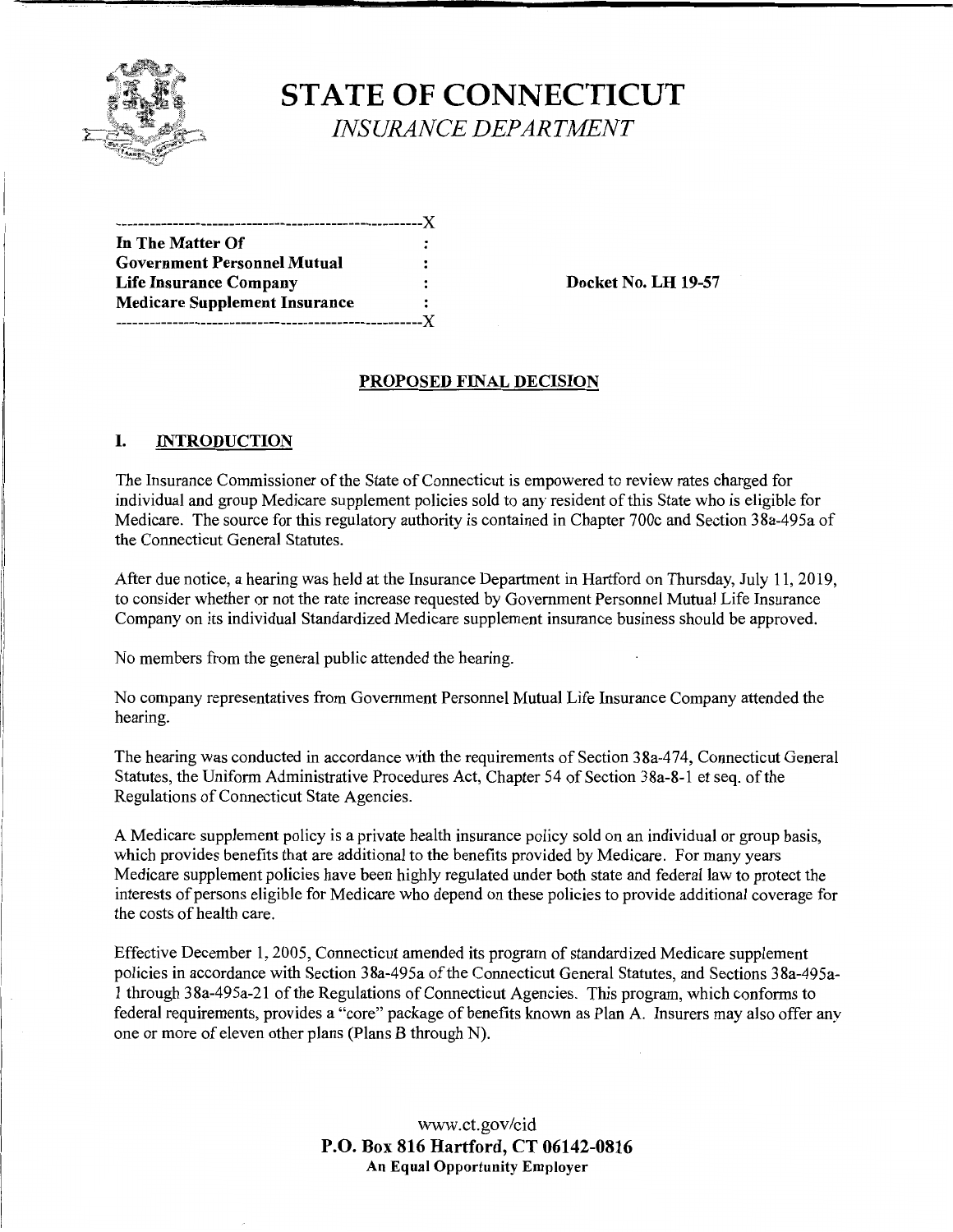Effective January 1, 2006, in accordance with Section 38a-495c of the Connecticut General Statutes (as amended by Public Act 05-20), premiums for all Medicare supplement policies in the state must use community rating. Rates for Plans A through N must be computed without regard to age, gender, previous claims history or the medical condition of any person covered by a Medicare supplement policy or certificate.

The statute provides that coverage under Plans A through N may not be denied on the basis of age, gender, previous claims history or the medical condition of any covered person. Insurers may exclude benefits for losses incurred within six months from the effective date of coverage based on a pre-existing condition.

Effective October 1, 1998, carriers that offer Plan B or Plan C must make these plans as well as Plan A, available to all persons eligible for Medicare by reason of disability.

Insurers must also make the necessary arrangements to receive notice of all claims paid by Medicare for their insureds so that supplement benefits can be computed and paid without requiring insureds to file claim forms for such benefits. This process of direct notice and automatic claims payment is commonly referred to as "piggybacking" or "crossover".

Sections 38a-495 and 38a-522 of the Connecticut General Statutes, and Section 38a-495a-10 of the Regulations of Connecticut Agencies, state that individual and group Medicare supplement policies must have anticipated loss ratios of 65% and 75%, respectively. Under Sections 38a-495-7 and 38a-495a-10 of the Regulations of Connecticut Agencies, filings for rate increases must demonstrate that actual and expected losses in relation to premiums meet these standards, and anticipated loss ratios for the entire future period for which the requested premiums are calculated to provide coverage must be expected to equal or exceed the appropriate loss ratio standard.

Section 38a-473 of the Connecticut General Statutes provides that no insurer may incorporate in its rates for Medicare supplement policies factors for expenses that exceed 150% of the average expense ratio for that insurer's entire written premium for all lines of health insurance for the previous calendar year.

## **II. FINDING OF FACT**

After reviewing the exhibits entered into the record of this proceeding, and utilizing the experience, technical competence and specialized knowledge of the Insurance Department, the undersigned makes the following findings of fact:

- 1. Government Personnel Mutual Life Insurance Company has requested a 9.0% rate increase on its individual standardized Medicare supplement policy form MTP25 (Plan G).
- 2. As of 3/31/19, there was one inforce policy in Connecticut and 6,957 nationwide under this plan.
- 3. The proposed rate increase is expected to satisfy the Connecticut statutory loss ratio requirement of 65% required of individual Medicare supplement insurance policy forms.
- 4. Government Personnel has conformed to subsection (e) of section 38a-495c, C.G.S. regarding the automatic claims processing requirement.
- 5. The Nationwide loss ratios for 2017 and 2018 for Plan Gare 79.7% and 83.8%, respectively.
- 6. The Connecticut loss ratios for 2017 and 2018 for Plan Gare 103.2% and 146.5%, respectively.